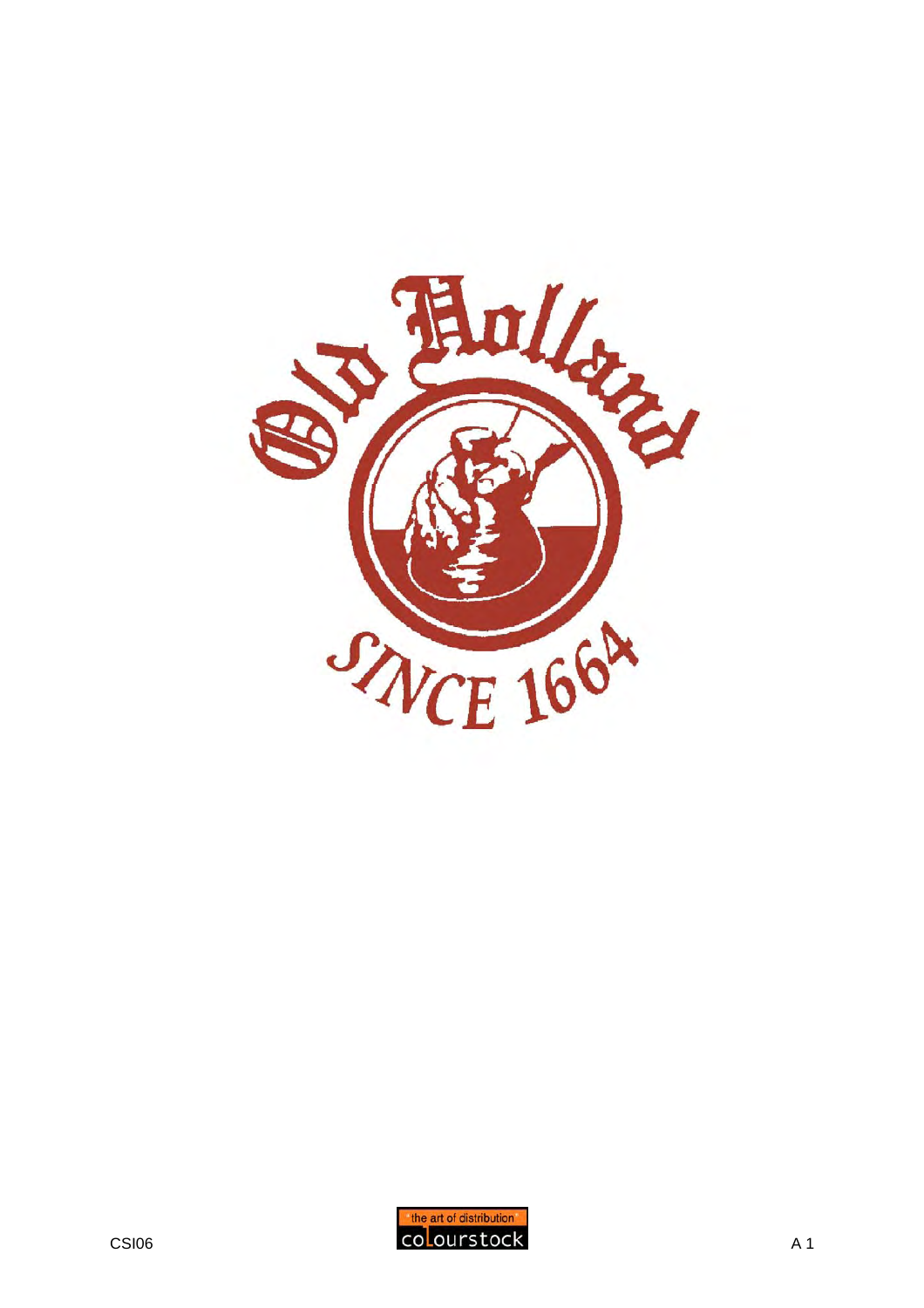

Our products are used throughout the world, not least for restoration purposes, and we export to over 50 countries. Our paints are even used by the royal household: master Albert Roelofs gave lessons in painting to Queen Wilhelmina and her daughter Princess Juliana, using exclusively Old Holland paints. In the factory in Driebergen we have set up a museum displaying old tools and antique pigments and resins, and it goes without saying that you are extremely welcome to look around

Old Holland was established by skilled in 1664. At the time, tradional crafts and trades were embodied in guilds. In the painters' guild, the master taught the craftsman, and the apprentice made the paint for the craftsman and the master. If the craftsman was considered sufficiently skilled, he in turn became a master and his standing rose. Old Holland came into being in a guild of this kind, of which in its last form Willem Roelofs was the master, Albert Roelofs the craftsman and Roelof Roelofs the apprentice.

The Roelofs family lived in Scheveningen, where production was carried out until the early 1980s, and it is for this reason that the place name Scheveningen occurs frequently in the names of the colours. Old Holland has over three centuries of experience and tradition behind it and in that time has proved beyond dount that the reliability of traditional behind it passed. At the Old Holland Verwen Makerij Sinds 1664, which is now located at Driebergen Rijsenburg, we continue to use recipes, passed down from generation to generation. Our expert staff work daily with love and dedication on the preparation of superior products, thereby enabling many artists to achieve on the canvas the end result that they are striving for.

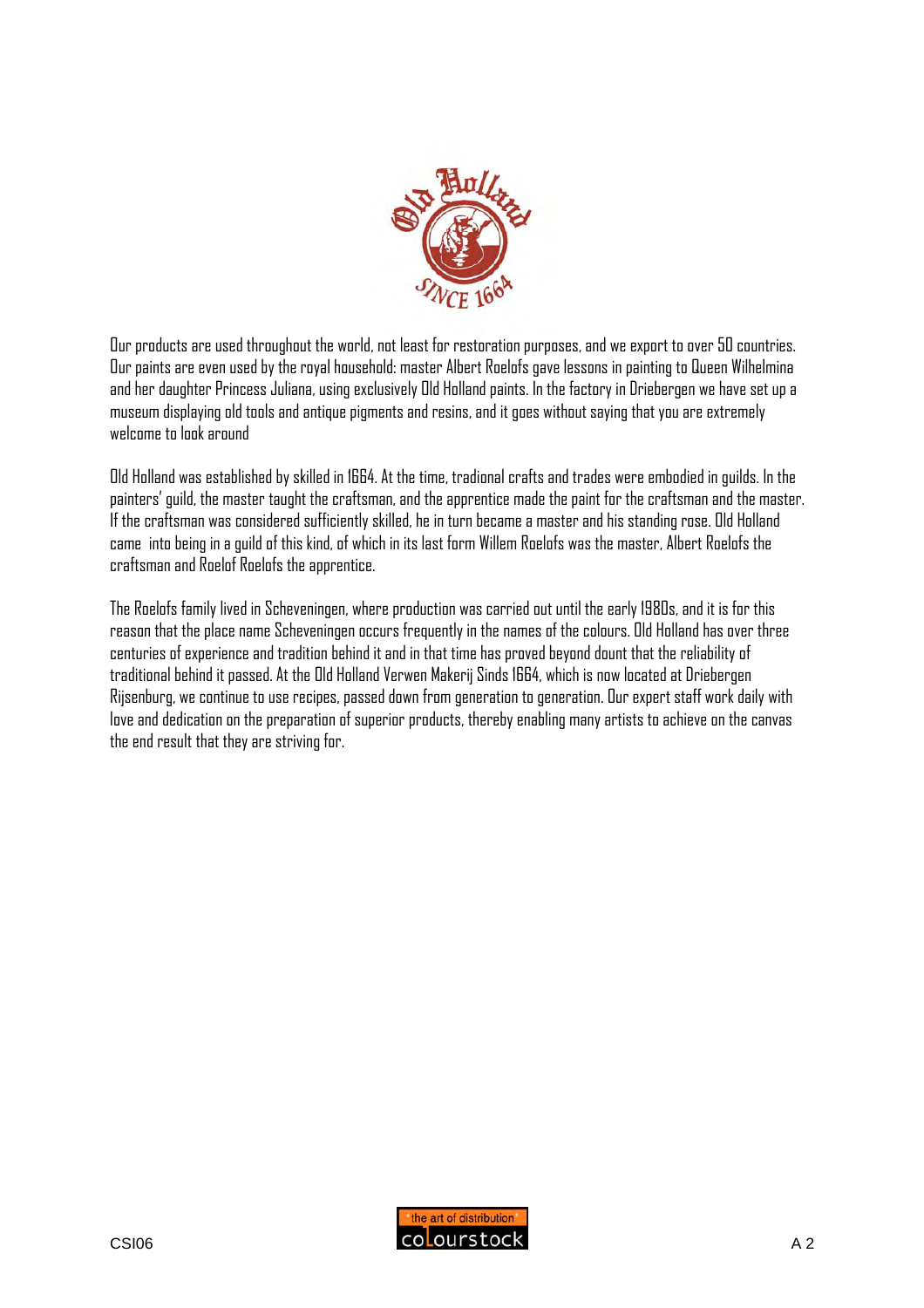

# **Tube 8 Oil colour**

l

The complete range of 168 classic colours in 18ml tubes (packed in 5's) Series A till F.

# **Tube 9 Oil colour**

The complete range of 168 classic colours in 40ml tubes (packed in 3's) Series A till F.

# **Tube 10 Oil colour**

The complete range of 168 classic colours in 60ml tubes (packed in 3's) Series A till F.

# **Tube 12 Oilcolour**

The complete range of 168 classic colours in 125ml tubes (packed in 1's) Series A till F.

# **Tube 13 Oilcolour**

The complete range of 168 classic colours in 225ml tubes (packed in 1's) Series A till F.

# **Tin 475ml Oilcolour**

All whites and 2 black available in tin.

#### **Tin 1000ml Oilcolour**

All whites and 2 blacks available in tin.

|     | C 157 SCARLET LAKE EXTRA<br>E 154 CADMIUM RED MEDIUM (VERMILIONED)<br>E 21 CADMIUM RED LIGHT<br>D 151 OLD HOLLAND BRIGHT RED<br>D 148 VERMILION EXTRA |
|-----|-------------------------------------------------------------------------------------------------------------------------------------------------------|
|     |                                                                                                                                                       |
|     |                                                                                                                                                       |
|     |                                                                                                                                                       |
|     |                                                                                                                                                       |
|     |                                                                                                                                                       |
|     |                                                                                                                                                       |
|     |                                                                                                                                                       |
|     | C 19 SCHEVENINGEN RED SCARLET                                                                                                                         |
|     | E 20 CADMIUM RED SCARLET                                                                                                                              |
|     | C 145 CORAL ORANGE                                                                                                                                    |
|     | E 17 CADMIUM ORANGE                                                                                                                                   |
| PIG |                                                                                                                                                       |
|     | C 18 SCHEVENINGEN ORANGE                                                                                                                              |
| PIG | E 142 CADMIUM YELLOW ORANGE                                                                                                                           |
| PIG | E 139 CADMIUM YELLLOW EXTRA-DEEP                                                                                                                      |
| PIG | C 136 GOLDEN BAROK RED                                                                                                                                |
| PIG | C 133 OLD HOLLAND RED GOLD LAKE                                                                                                                       |
| PIG | B 130 INDIAN YELLOW-BROWN LAKE EXTRA                                                                                                                  |
| PIG | B 127 INDIAN YELLOW-ORANGE LAKE EXTRA                                                                                                                 |
|     |                                                                                                                                                       |
| PIG | <b>B 124 GAMBOGE LAKE EXTRA</b>                                                                                                                       |
|     |                                                                                                                                                       |

 $\mathbb{L}(\mathbb{C})$ 

| E 23 CADMIUM RED DEEP                     | PIG  |
|-------------------------------------------|------|
|                                           |      |
| D 26 SCHEVENINGEN PURPLE BROWN            | PIG  |
|                                           |      |
| 25 CADMIUM RED PURPLE<br>E.               | PIG  |
|                                           |      |
| D 160 CARMIN LAKE EXTRA                   |      |
|                                           |      |
| C 163 ALIZARIN CRIMSON LAKE EXTRA         | PIG  |
|                                           |      |
| C 28 MADDER (CRIMSON) LAKE DEEP EXTRA     | PIG  |
|                                           |      |
| D 166 BURGUNDY WINE RED                   | PIG  |
|                                           |      |
| C 24 SCHEVENINGEN RED DEEP                | PIG  |
|                                           |      |
| B 27 MADDER (GERANIUM) LAKE LIGHT EXTRA   | PIG  |
|                                           |      |
|                                           |      |
| <b>B 22 SCHEVENINGEN RED LIGHT</b>        | PIG  |
|                                           |      |
|                                           | PIG. |
| B 169 SCHEVENINGEN RED MEDIUM             |      |
| B 172 ROSE DORE MADDER LAKE ANTIQUE EXTRA | PIG  |
|                                           |      |
| <b>B 175 BRILLIANT PINK</b>               |      |
|                                           |      |
| C 178 RUBY LAKE                           | PIG  |
|                                           |      |
| 29 SCHEVENINGEN ROSE DEEP<br>Ē            | PIG  |
|                                           |      |
| D 181 OLD HOLLAND MAGENTA                 | PIG  |
|                                           |      |
| C 184 ROYAL PURPER LAKE                   | PIG  |
|                                           |      |

 $pi$ 

 $PIG$ 

SINCE 1664 Old Holland have been producing arguably the finest oil colours in the world. The pigment loading of these colours far exceeds that of many other brands

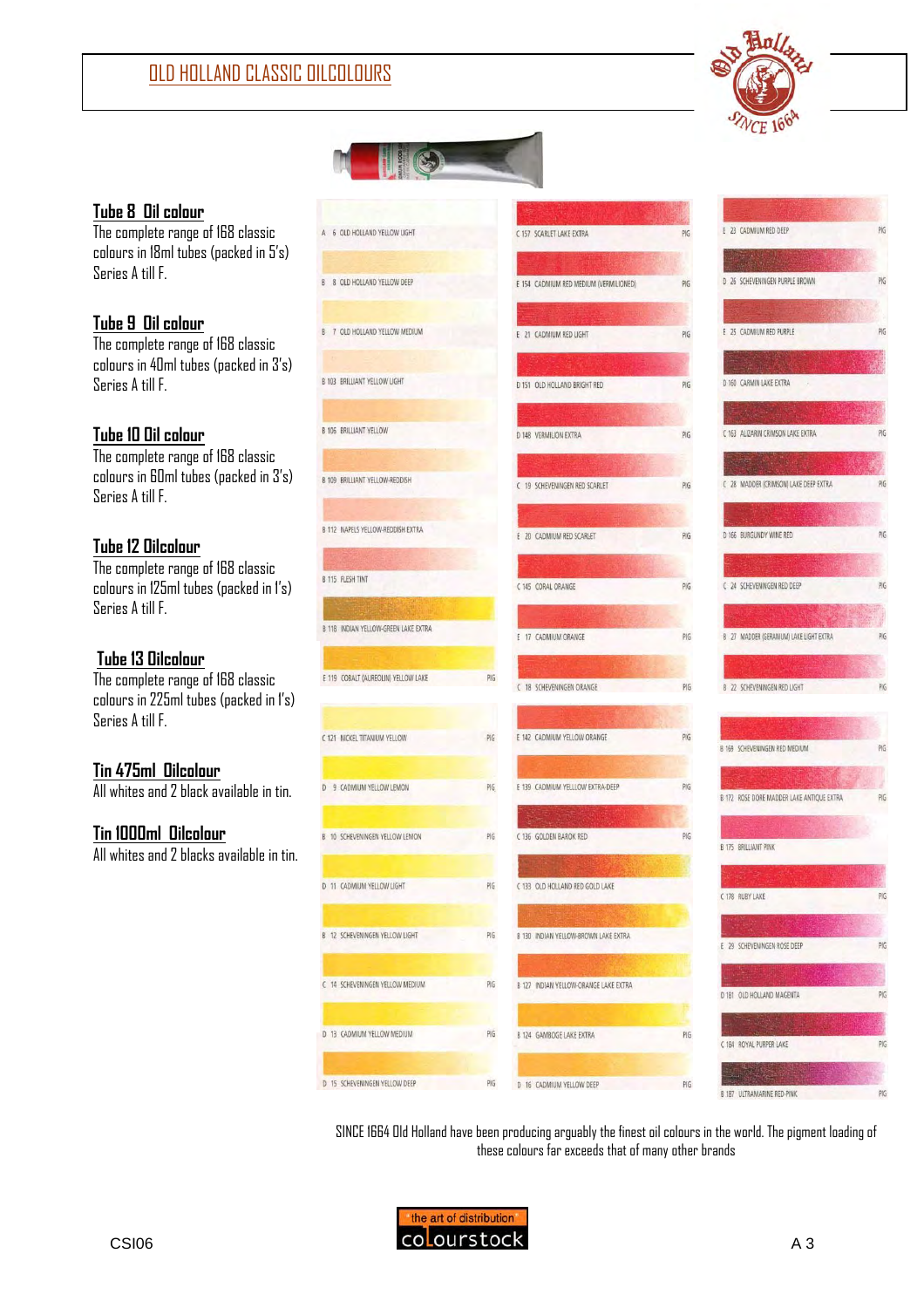



# **Tube 8 Oil colour**

The complete range of 168 classic colours in 18ml tubes (packed in 5's) Series A till F.

# **Tube 9 Oil colour**

The complete range of 168 classic colours in 40ml tubes (packed in 3's) Series A till F.

#### **Tube 10 Oil colour**

The complete range of 168 classic colours in 60ml tubes (packed in 3's) Series A till F.

## **Tube 12 Oilcolour**

The complete range of 168 classic colours in 125ml tubes (packed in 1's) Series A till F.

# **Tube 13 Oilcolour**

The complete range of 168 classic colours in 225ml tubes (packed in 1's) Series A till F.

# **Tin 475ml Oilcolour**

All whites and 2 black available in tin.

#### **Tin 1000ml Oilcolour**

All whites and 2 blacks available in tin.

| <b>B 229 BLUE LAKE</b>              | PIG |
|-------------------------------------|-----|
|                                     |     |
| B 226 SCHEVENINGEN BLUE DEEP        | PIG |
|                                     |     |
| C 223 OLD HOLLAND BLUE              | PIG |
|                                     |     |
| A 34 PARISIAN (PRUSSIAN) BLUE EXTRA | PIG |
|                                     |     |
| C 220 OLD DELFT BLUE                | PIG |
|                                     |     |
| B 217 OLD HOLLAND BLUE DEEP         |     |
|                                     |     |
| <b>B 214 PAYNE'S GREY</b>           |     |
|                                     |     |
| A 211 NEUTRAL TINT                  |     |
|                                     |     |
| B 208 OLD HOLLAND VIOLET-GREY       |     |
|                                     |     |
|                                     |     |
| C 205 OLD HOLLAND BLUE-VIOLET       | PIG |
|                                     |     |
| C 202 DIOXAZINE MAUVE               | PIG |
|                                     |     |
| <b>B 199 ULTRAMARINE VIOLET</b>     | PIG |
|                                     |     |
|                                     |     |
| 32 COBALT VIOLET DARK<br>٤          | PIG |
|                                     |     |
| C 196 MANGANESE VIOLET-BLUENESS     | PIG |
|                                     |     |
| C 193 OLD HOLLAND BRIGHT VIOLET     | PIG |
|                                     |     |
| 31 COBALT VIOLET LIGHT<br>Ε         | PIG |
|                                     |     |
|                                     |     |
| C 190 MANGANESE VIOLET-REDDISH      | PIG |
|                                     |     |
| 30 SCHEVENINGEN VIOLET<br>Ε         | PIG |

|  | 33 INDIGO EXTRA                   |     |
|--|-----------------------------------|-----|
|  |                                   |     |
|  | 35 SCHEVENINGEN BLUE              | PIC |
|  |                                   |     |
|  | 232 CARRIBEAN BLUE                | PIG |
|  |                                   |     |
|  | 42 COBALT BLUE TURQUOISE          | PIG |
|  |                                   |     |
|  | 235 CERULEAN BLUE DEEP            | PIG |
|  |                                   |     |
|  | 39 CERULEAN BLUE                  |     |
|  |                                   | PIG |
|  |                                   |     |
|  | 238 CERULEAN BLUE LIGHT           | PIG |
|  |                                   |     |
|  | 241 MANGANESE BLUE DEEP           |     |
|  |                                   |     |
|  | 41 MANGANESE BLUE                 | PIG |
|  |                                   |     |
|  | 244 ULTRAMARINE BLUE DEEP         | PIG |
|  |                                   |     |
|  |                                   |     |
|  | 36 ULTRAMARINE BLUE               | PIG |
|  |                                   |     |
|  | 37 FRENCH ULTRAMARINE LIGHT EXTRA | PIG |
|  |                                   |     |
|  | 38 COBALT BLUE DEEP               | PIG |
|  |                                   |     |
|  | 247 OLD HOLLAND CYAN BLUE         | PIG |
|  |                                   |     |
|  |                                   |     |
|  | 250 COBALT BLUE                   | PIG |
|  |                                   |     |

F

 $\mathsf{C}$ 

 $E$ 

 $PIG$ 

B 253 KING'S BLUE DEEP

**B 256 KING'S BLUE LIGHT** 

B 40 SCHEVENINGEN BLUE LIGHT

| B 283 OLD HOLLAND YELLOW-GREEN     |     |
|------------------------------------|-----|
|                                    |     |
| D 43 CINNABAR GREEN LIGHT EXTRA    |     |
|                                    |     |
| D 44 CADMIUM GREEN LIGHT           |     |
|                                    |     |
| D 45 CADMIUM GREEN DEEP            |     |
|                                    |     |
| C 280 OLD HOLLAND BRIGHT GREEN     |     |
|                                    |     |
| <b>B 277 PERMANENT GREEN LIGHT</b> |     |
|                                    |     |
| <b>B 274 EMERALD GREEN</b>         |     |
|                                    |     |
| B 271 PERMANENT GREEN DEEP         |     |
| N.                                 |     |
| C 48 SCHEVENINGEN GREEN            | PIG |
|                                    |     |
| C 49 SCHEVENINGEN GREEN DEEP       | PIG |
|                                    |     |
| E 268 COBALT GREEN                 | PIC |
|                                    |     |
| D 46 VIRIDIAN GREEN LIGHT          |     |
|                                    |     |
| D 47 VIRIDIAN GREEN DEEP           | PIC |
|                                    |     |
| E 267 COBALT GREEN DEEP            | PIC |
|                                    |     |
| E 266 COBALT GREEN TURQUOISE       | PIC |
|                                    |     |
|                                    |     |
| <b>B 265 TURQUOISE BLUE DEEP</b>   |     |
|                                    |     |
| E 262 COBALT BLUE TURQUOISE LIGHT  | PIG |
|                                    |     |
| B 259 OLD HOLLAND BLUE-GREY        |     |

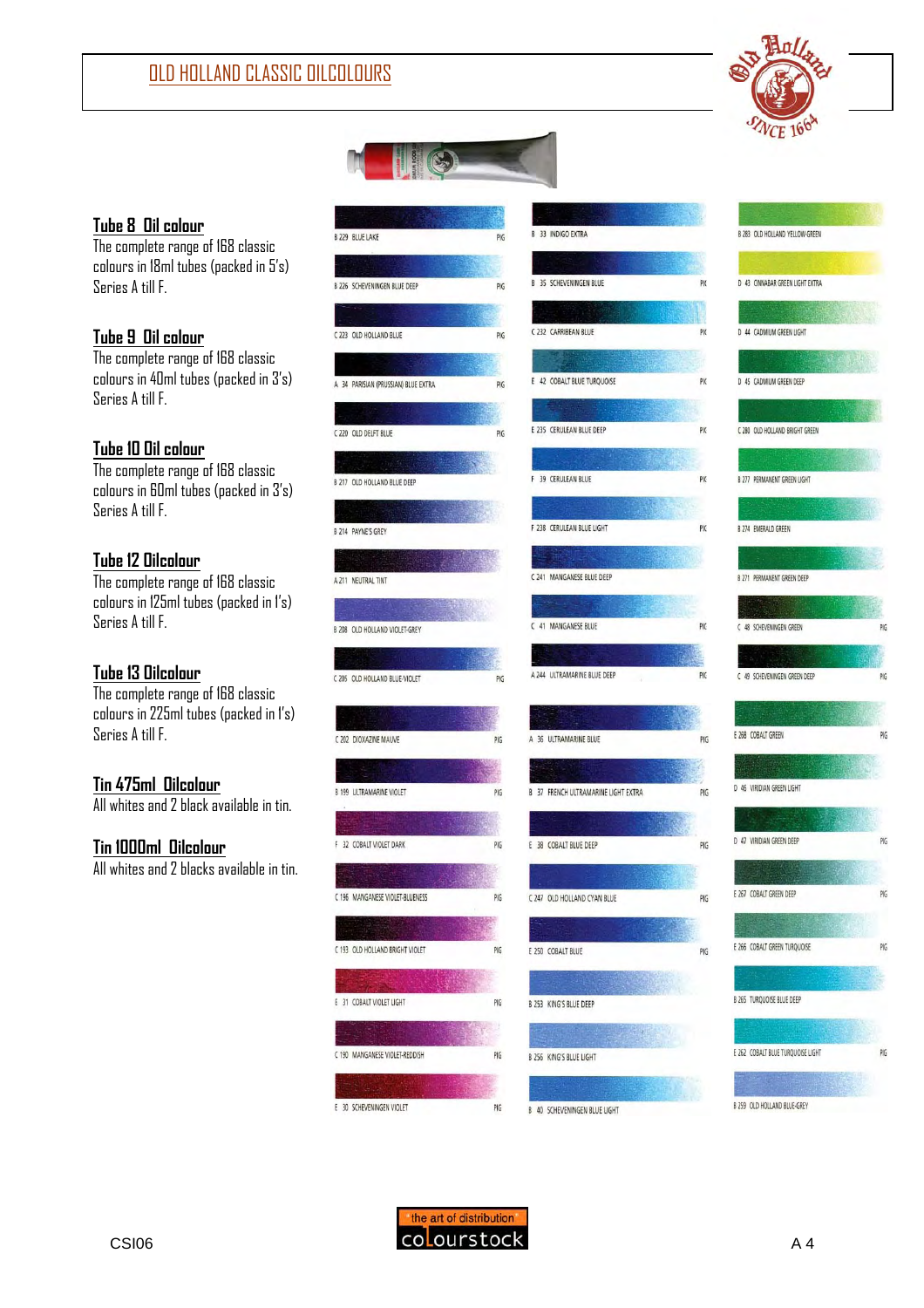

# A

**Tube 8 Oil colour**

The complete range of 168 classic colours in 18ml tubes (packed in 5's) Series A till F.

#### **Tube 9 Oil colour**

The complete range of 168 classic colours in 40ml tubes (packed in 3's) Series A till F.

#### **Tube 10 Oil colour**

The complete range of 168 classic colours in 60ml tubes (packed in 3's) Series A till F.

#### **Tube 12 Oilcolour**

The complete range of 168 classic colours in 125ml tubes (packed in 1's) Series A till F.

#### **Tube 13 Oilcolour**

The complete range of 168 classic colours in 225ml tubes (packed in 1's) Series A till F.

# **Tin 475ml Oilcolour**

All whites and 2 black available in tin.

#### **Tin 1000ml Oilcolour**

All whites and 2 blacks available in tin.

B 286 OLD HOLLAND GREEN LIGHT A 65 PERSIAN (INDIAN) RED B 289 PERMANENT GREEN A 64 VENETIAN RED A 343 FLESH OCHRE **B 292 SAPGREEN LAKE EXTRA** A 63 ENGLISH RED C 295 OLD HOLLAND GOLDEN GREEN C 298 OLD HOLLAND GOLDEN GREEN DEEP A 62 RED OCHRE A 61 BURNT SIENNA C 50 CHROMIUM OXIDE GREEN A 340 OLD HOLLAND LIGHT RED C 51 CINNABAR GREEN DEEP EXTRA A 60 YELLOW OCHRE BURNT C 301 HOOKER'S GREEN LAKE DEEP EXTRA A 59 YELLOW OCHRE HALF BURNT C 304 HOOKER'S GREEN LAKE LIGHT EXTRA A 337 MARS ORANGE-RED **B 307 OLIVE GREEN DARK B 334 TRANSPARANT OXIDE-RED LAKE** A 52 GREEN EARTH **B 331 ITALIAN BROWN PINK LAKE** A 310 GREEN UMBER B 328 TRANSPARENT OXIDE-YELLOW LAKE A 313 NAPLES YELLOW EXTRA C 325 OLD HOLLAND YELLOW-BROWN **B 316 NAPELS YELLOW DEEP EXTRA** A 58 BROWN OCHRE LIGHT A 319 MARS YELLOW A 57 RAW SIENNA DEEP A 53 YELLOW OCHRE LIGHT A 56 RAW SIENNA LIGHT A 54 YELLOW OCHRE DEEP A 322 ITALIAN EARTH A 55 GOLD OCHRE



|        |    | A 66 CAPUT MORT VIOLET (MARS)               | PIG        |
|--------|----|---------------------------------------------|------------|
|        |    |                                             |            |
|        |    | A 346 MARS BROWN                            | PIG        |
|        |    |                                             |            |
|        |    | A 349 RED UMBER                             | PIG        |
|        |    |                                             |            |
|        |    | A 67 BROWN OCHRE DEEP                       | PIG        |
|        |    |                                             |            |
|        |    | A 71 WARM SEPIA EXTRA                       |            |
|        |    |                                             |            |
|        |    | A 68 DEEP OCHRE                             | PIG        |
|        |    |                                             |            |
|        |    | 70 BURNT UMBER                              | PIG        |
|        |    |                                             |            |
|        |    | A 69 RAW UMBER                              | PIG        |
|        |    |                                             |            |
|        |    | A 352 OLD HOLLAND OCHRE                     | PIG        |
|        |    |                                             |            |
|        |    | A 355 SEPIA EXTRA                           |            |
|        |    |                                             |            |
|        |    |                                             |            |
|        |    | A 72 VAN DYCK BROWN (CASSEL) EXTRA          | PIG        |
|        |    |                                             |            |
|        |    | A 358 DAVY'S GREY                           |            |
|        |    |                                             |            |
|        |    | A 361 OLD HOLLAND WARM GREY LIGHT           |            |
|        |    |                                             |            |
|        |    | 73 SCHEVENINGEN WARM GREY                   |            |
|        |    |                                             |            |
|        |    | A 364 OLD HOLLAND COLD GREY                 |            |
|        |    |                                             |            |
|        |    | A 367 VINE BLACK                            | PIG        |
|        |    |                                             |            |
|        |    |                                             |            |
|        |    | A 74 IVORY BLACK EXTRA                      | PIG        |
|        |    |                                             |            |
| А<br>А | 75 | SCHEVENINGEN INTENS BLACK<br>370 MARS BLACK | PIG<br>PIG |



PIG

PIG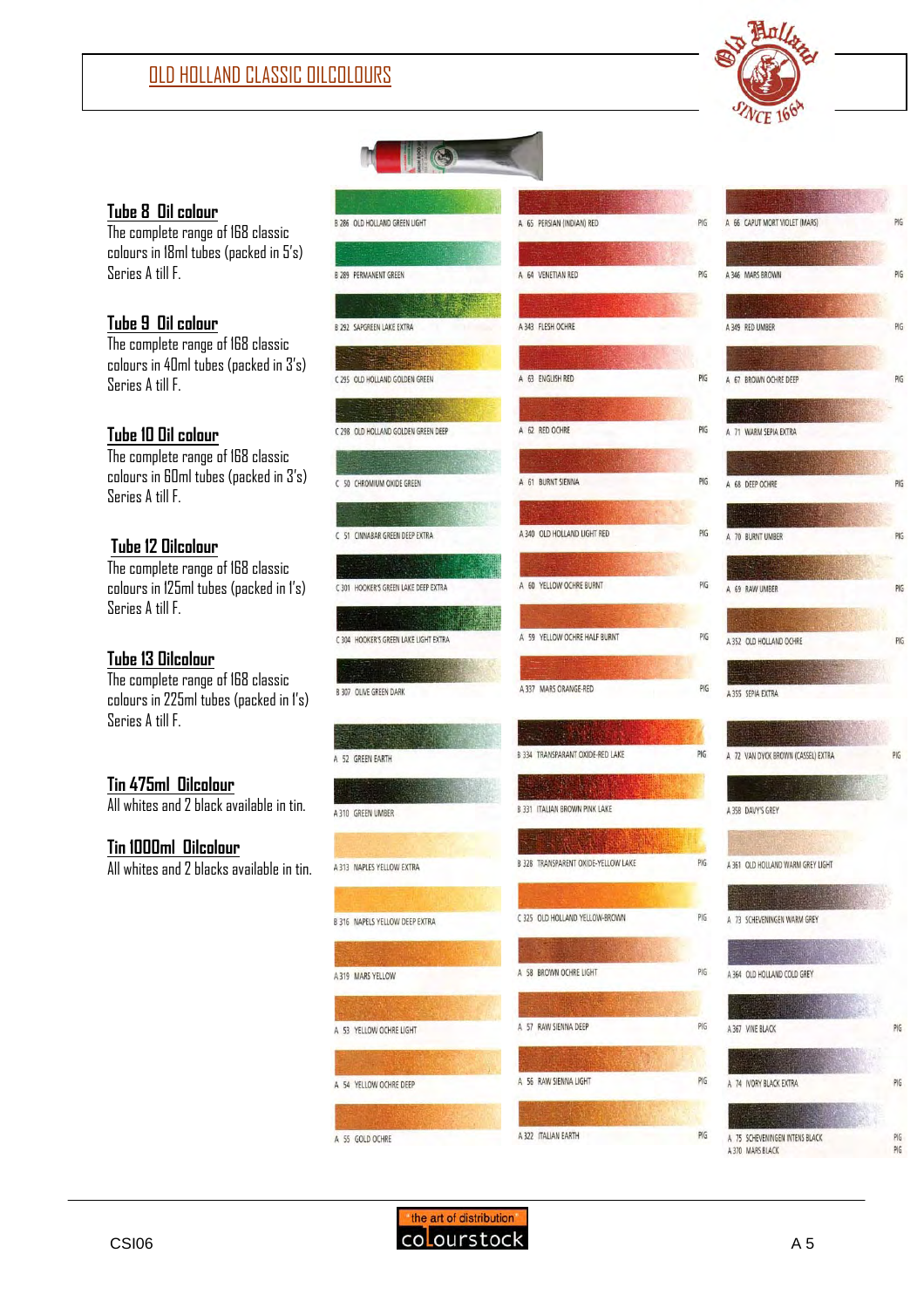l





| 15010 | Standard 1 (10 tubes of 40ml)  |
|-------|--------------------------------|
| 15011 | Standard 2 (10 tubes of 40ml)  |
| 15012 | Pastel 1 (10 tubes of 40ml)    |
| 15013 | Pastel 2 (10 tubes of 40ml)    |
| 15014 | Landscape 1 (10 tubes of 40ml) |
| 15015 | Landscape 2 (10 tubes of 40ml) |
| 15016 | Lake 1 (10 tubes of 40ml)      |
| 15017 | Lake 2 (10 tubes of 40ml)      |
| 15020 | Portrait 1 (10 tubes of 40ml)  |
| 15021 | Portrait 2 (10 tubes of 40ml)  |